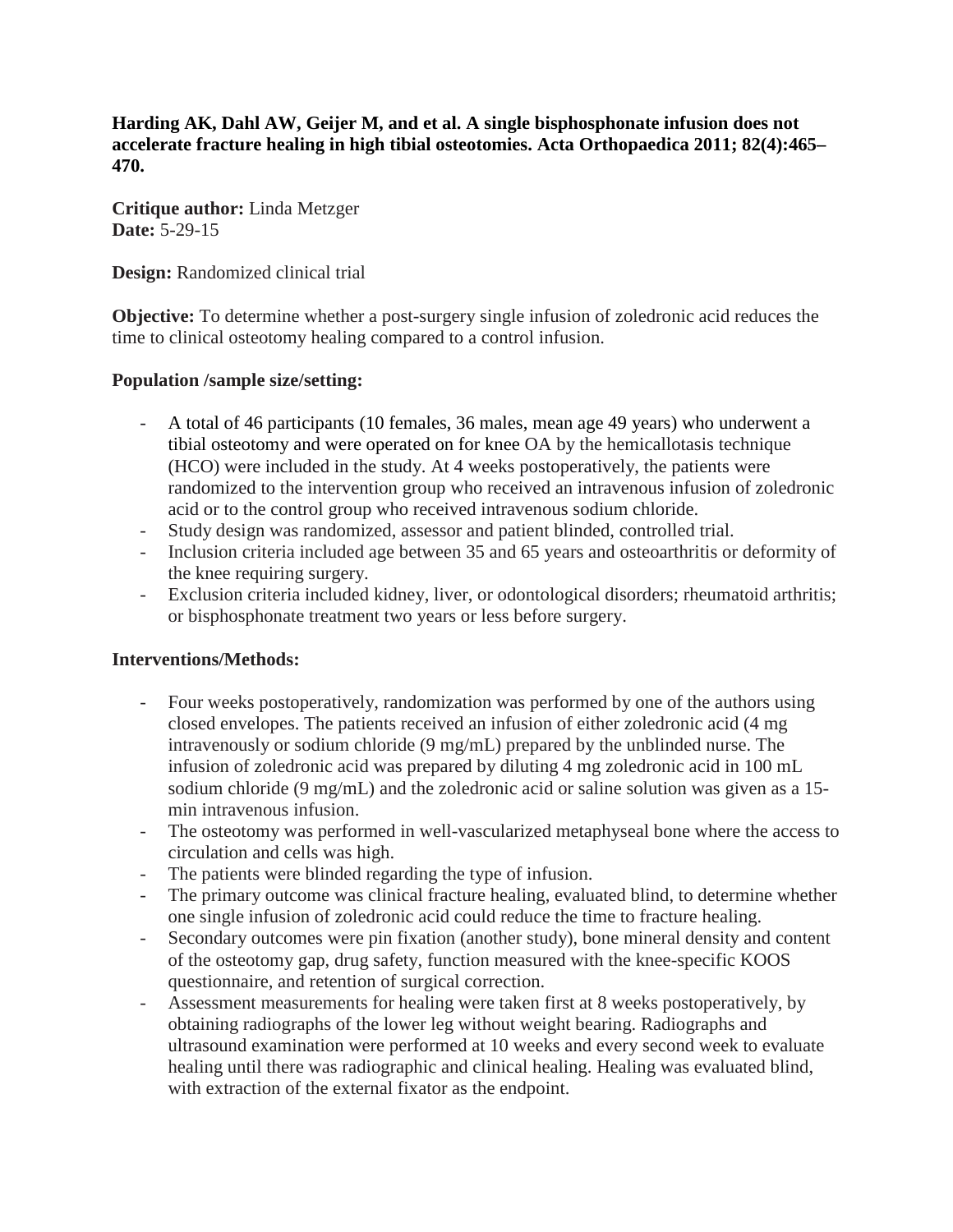- The KOOS questionnaire was filled in preoperatively, and at 8 and 10 weeks and every second week postoperatively, until extraction of the external fixation. It was also filled in at the 20-week and 1.5-year follow-up.
- The bone mineral density (BMD) and the bone mineral content (BMC) were measured on the lower leg and bilateral proximal femur at 10 weeks postoperatively. The total T-score of the proximal femur was used to determine whether the patients had osteoporosis (< – 2.5 SD), osteopenia  $(-1 \text{ to } -2.5 \text{ SD})$ , or normal bone.
- Radiographs were taken at a mean of 20 months after surgery to evaluate the retention of the surgically achieved correction.
- All drug-related side effects, complications, and adverse events were registered during the study.
- A power analysis to define sample size was performed and determined that 25 samples would be needed in each group to achieve a power of 95% at  $p = 0.05$  in a two-sided test, with an estimated mean difference of healing time of 20 days between the bisphosphonate group and the control group.

# **Main outcome measures/Results:**

- At baseline, demographic characteristics did not differ between the groups.
- All osteotomies healed with no difference in healing time between the groups. The time in external fixation was the same in both groups: 77 (95% CI: 75–80) days in the zoledronic-treated group and 77 (CI: 74–81) days in the control group. The mean difference was 0.2 (CI: –4.4 to 4.8) days. Seventeen of 25 patients in the zoledronic group and 18 of 21 patients in the control group had healed after 10 weeks in external fixation.
- The KOOS score improved over time in both groups. No statistically significant difference was found between groups for both physical function and pain. There were only small, statistically nonsignificant differences observed between the groups.
- Bone mineral density and bone mineral content were similar between the groups. Bone mineral density of the healing tissue in the osteotomy gap was  $1.14$  (SD 0.27) g/cm<sup>2</sup> in the zoledronic treated group, as compared to 1.01 (SD 0.18)  $g/cm<sup>2</sup>$  in the control group displaying no significant difference. None of the patients had osteoporosis, but 3 patients in the zoledronic-treated group and 6 in the control group had osteopenia.
- Radiographically, both groups retained the acquired correction at the 1.5-year follow-up.
- No difference was found between the 2 groups regarding complications. However, 13 of 25 patients reported muscle pain and influenza- like symptoms in the zoledronic group as compared to 2 of 21 in the placebo group (RR = 5, CI: 1.3–20;  $p = 0.004$ ).

## **Authors' conclusions:**

- Our results demonstrated no difference in the effect of zoledronic acid on fracture healing. With the time from surgery to extraction the same in both groups, it appears that the intervention of a single infusion of zoledronic acid did not shorten the healing time and did not exhibit any differences between the groups.
- In both groups, the external fixator was extracted almost 2 weeks earlier than in previous studies. The early extraction did not cause a loss of correction in either group.